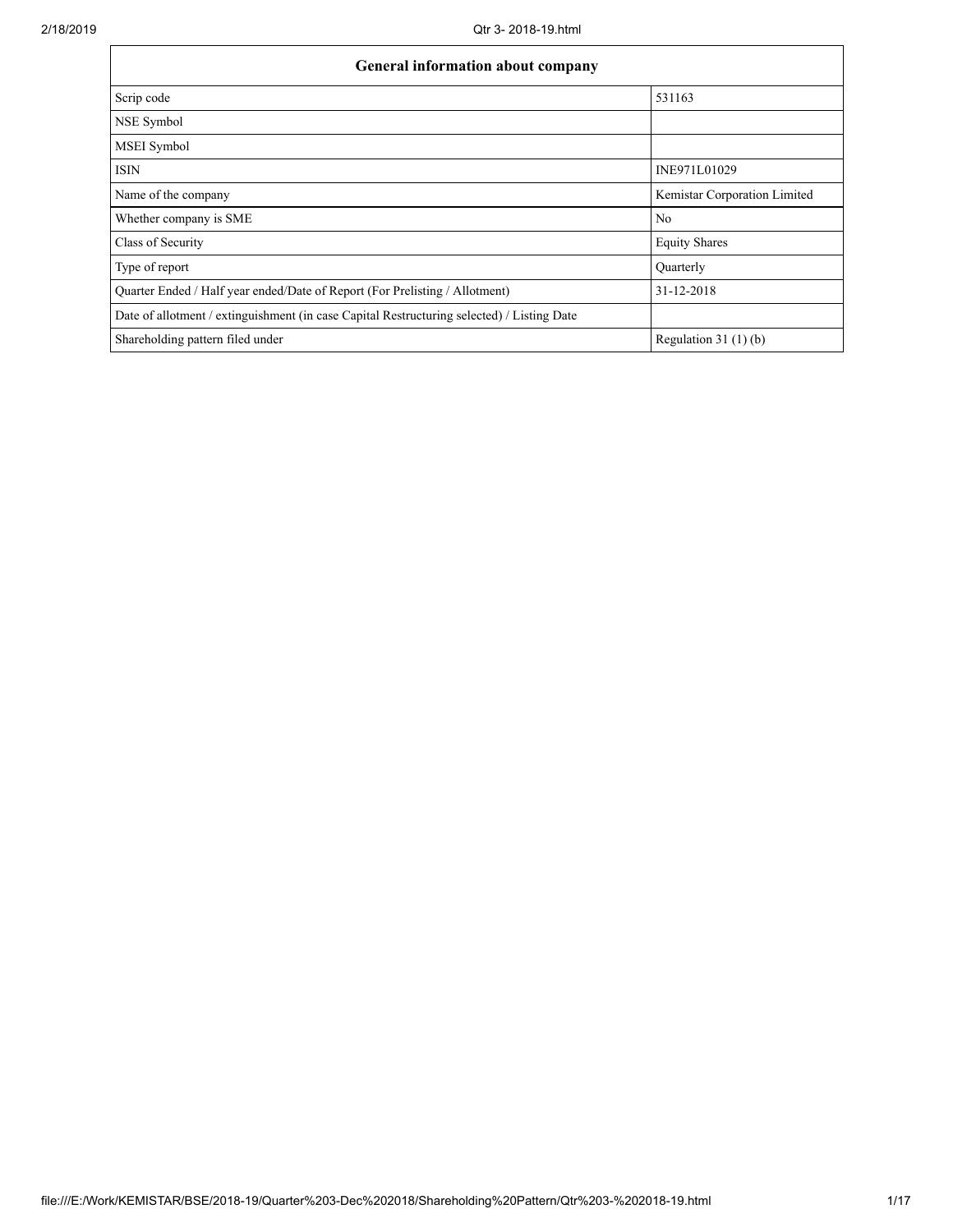|                 | <b>Declaration</b>                                                                        |                |                                |                       |                             |  |  |  |  |
|-----------------|-------------------------------------------------------------------------------------------|----------------|--------------------------------|-----------------------|-----------------------------|--|--|--|--|
| Sr.<br>No.      | Particular                                                                                | Yes/No         | Promoter and<br>Promoter Group | Public<br>shareholder | Non Promoter-<br>Non Public |  |  |  |  |
| $\mathbf{1}$    | Whether the Listed Entity has issued any partly paid up shares?                           | N <sub>0</sub> | No                             | N <sub>0</sub>        | N <sub>0</sub>              |  |  |  |  |
| 2               | Whether the Listed Entity has issued any Convertible Securities<br>?                      | N <sub>0</sub> | No.                            | N <sub>0</sub>        | N <sub>0</sub>              |  |  |  |  |
| $\overline{3}$  | Whether the Listed Entity has issued any Warrants?                                        | N <sub>0</sub> | N <sub>0</sub>                 | N <sub>0</sub>        | N <sub>0</sub>              |  |  |  |  |
| $\overline{4}$  | Whether the Listed Entity has any shares against which<br>depository receipts are issued? | N <sub>0</sub> | No.                            | N <sub>0</sub>        | N <sub>0</sub>              |  |  |  |  |
| 5               | Whether the Listed Entity has any shares in locked-in?                                    | Yes            | Yes                            | Yes                   | N <sub>0</sub>              |  |  |  |  |
| 6               | Whether any shares held by promoters are pledge or otherwise<br>encumbered?               | N <sub>0</sub> | No.                            |                       |                             |  |  |  |  |
| $7\phantom{.0}$ | Whether company has equity shares with differential voting<br>rights?                     | N <sub>0</sub> | N <sub>0</sub>                 | N <sub>0</sub>        | N <sub>0</sub>              |  |  |  |  |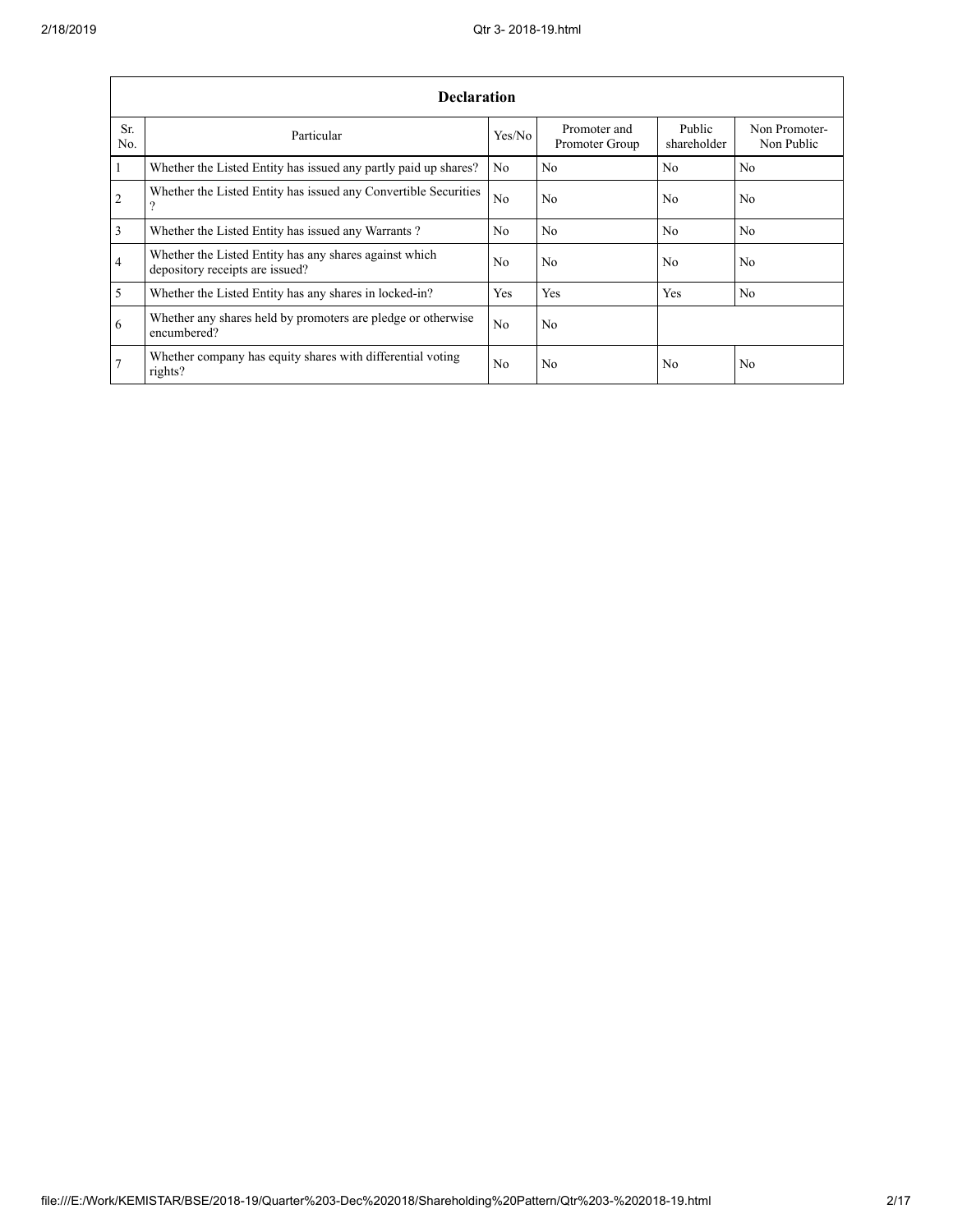| Category<br>Category<br>of<br>(I) |                                                | Nos. Of      | No. of<br>fully paid  | No. Of<br>Partly<br>paid-up | No. Of<br>shares         | Total nos.<br>shares<br>held (VII) | Shareholding as a<br>% of total no. of<br>shares (calculated<br>as per SCRR, | Number of Voting Rights held in each<br>class of securities (IX) |               |            |                     |
|-----------------------------------|------------------------------------------------|--------------|-----------------------|-----------------------------|--------------------------|------------------------------------|------------------------------------------------------------------------------|------------------------------------------------------------------|---------------|------------|---------------------|
|                                   | shareholder                                    | shareholders | up equity             | equity                      | underlying<br>Depository |                                    |                                                                              | No of Voting (XIV) Rights                                        |               | Total as a |                     |
|                                   | (II)                                           | (III)        | shares<br>held $(IV)$ | shares<br>held<br>(V)       | Receipts<br>(VI)         | $= (IV) +$<br>$(V)$ + $(VI)$       | 1957) (VIII) As a<br>% of $(A+B+C2)$                                         | Class eg:<br>X                                                   | Class<br>eg:y | Total      | $%$ of<br>$(A+B+C)$ |
| (A)                               | Promoter<br>&<br>Promoter<br>Group             | 16           | 8046368               |                             |                          | 8046368                            | 74.78                                                                        | 8046368                                                          |               | 8046368    | 74.78               |
| (B)                               | Public                                         | 1497         | 2713040               |                             |                          | 2713040                            | 25.22                                                                        | 2713040                                                          |               | 2713040    | 25.22               |
| (C)                               | Non<br>Promoter-<br>Non Public                 |              |                       |                             |                          |                                    |                                                                              |                                                                  |               |            |                     |
| (C1)                              | <b>Shares</b><br>underlying<br><b>DRs</b>      |              |                       |                             |                          |                                    |                                                                              |                                                                  |               |            |                     |
| (C2)                              | Shares held<br>by<br>Employee<br><b>Trusts</b> |              |                       |                             |                          |                                    |                                                                              |                                                                  |               |            |                     |
|                                   | Total                                          | 1513         | 10759408              |                             |                          | 10759408                           | 100                                                                          | 10759408                                                         |               | 10759408   | 100                 |

# **Table I - Summary Statement holding of specified securities**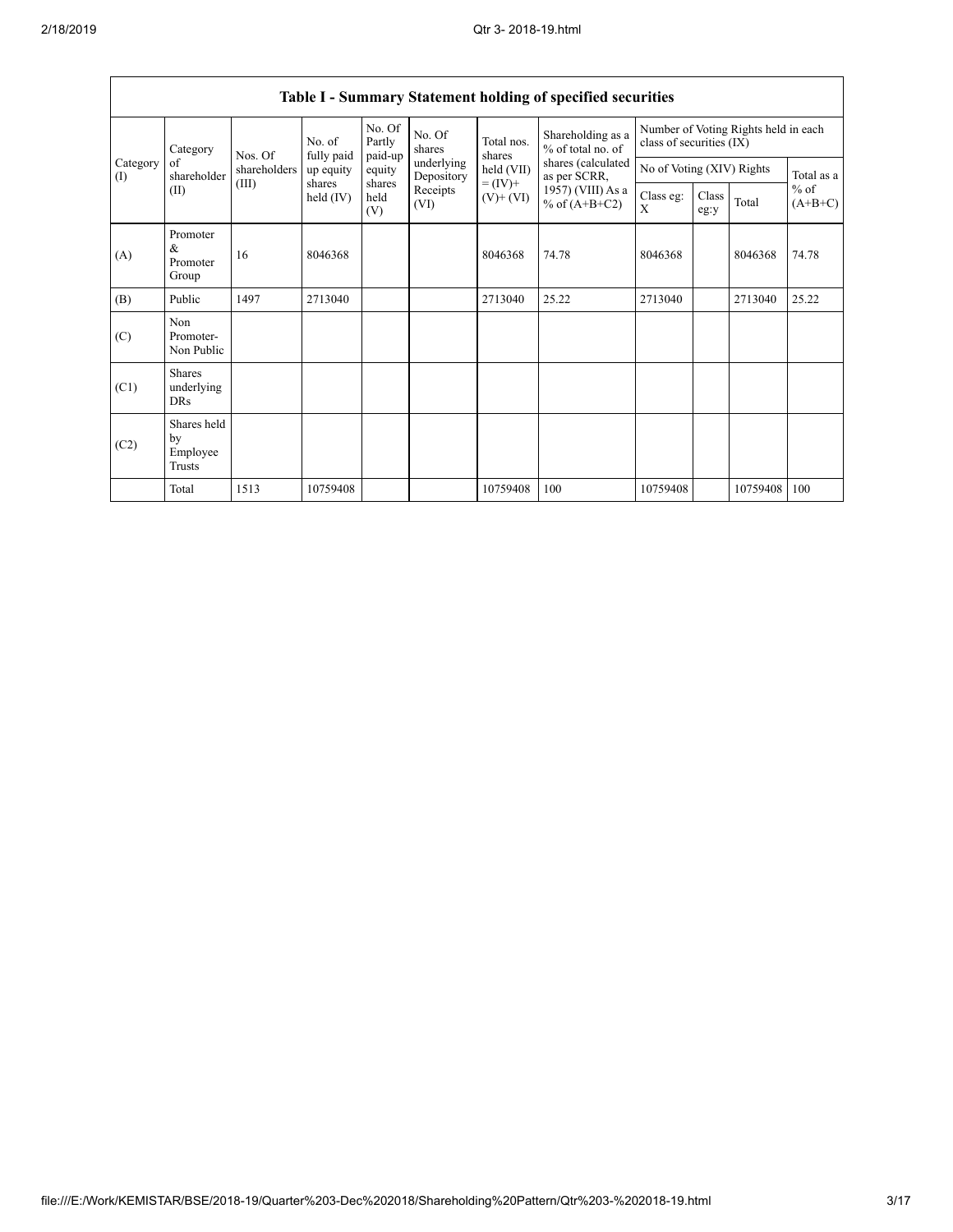|                               |                                                                                                                                |                                |                                                  |                                                                                            | Table I - Summary Statement holding of specified securities |                                                                                           |                                        |                                                         |                                                                               |          |                                       |
|-------------------------------|--------------------------------------------------------------------------------------------------------------------------------|--------------------------------|--------------------------------------------------|--------------------------------------------------------------------------------------------|-------------------------------------------------------------|-------------------------------------------------------------------------------------------|----------------------------------------|---------------------------------------------------------|-------------------------------------------------------------------------------|----------|---------------------------------------|
| Category<br>of<br>(1)<br>(II) | No. Of<br><b>Shares</b><br>Category<br>Underlying<br>Outstanding<br>shareholder<br>convertible<br>securities<br>$(X_i)$<br>(X) |                                |                                                  | No. of<br><b>Shares</b><br>Underlying                                                      | No. Of Shares<br>Underlying<br>Outstanding<br>convertible   | Shareholding, as a<br>% assuming full<br>conversion of<br>convertible<br>securities (as a | Number of<br>Locked in shares<br>(XII) |                                                         | Number of<br><b>Shares</b><br>pledged or<br>otherwise<br>encumbered<br>(XIII) |          | Number of<br>equity shares<br>held in |
|                               |                                                                                                                                | Outstanding<br><b>Warrants</b> | securities and<br>No. Of<br>Warrants (Xi)<br>(a) | percentage of<br>diluted share<br>capital) $(XI)$ =<br>$(VII)+(X)$ As a % of<br>$(A+B+C2)$ | No. $(a)$                                                   | As a<br>$%$ of<br>total<br>Shares<br>held<br>(b)                                          | N <sub>0</sub><br>(a)                  | As a<br>$%$ of<br>total<br><b>Shares</b><br>held<br>(b) | dematerialized<br>form $(XIV)$                                                |          |                                       |
| (A)                           | Promoter<br>&<br>Promoter<br>Group                                                                                             |                                |                                                  |                                                                                            | 74.78                                                       | 7981916                                                                                   | 99.2                                   |                                                         |                                                                               | 8046368  |                                       |
| (B)                           | Public                                                                                                                         |                                |                                                  |                                                                                            | 25.22                                                       | 1240024                                                                                   | 45.71                                  |                                                         |                                                                               | 2337848  |                                       |
| (C)                           | Non<br>Promoter-<br>Non Public                                                                                                 |                                |                                                  |                                                                                            |                                                             |                                                                                           |                                        |                                                         |                                                                               |          |                                       |
| (C1)                          | <b>Shares</b><br>underlying<br><b>DRs</b>                                                                                      |                                |                                                  |                                                                                            |                                                             |                                                                                           |                                        |                                                         |                                                                               |          |                                       |
| (C2)                          | Shares held<br>by<br>Employee<br>Trusts                                                                                        |                                |                                                  |                                                                                            |                                                             |                                                                                           |                                        |                                                         |                                                                               |          |                                       |
|                               | Total                                                                                                                          |                                |                                                  |                                                                                            | 100                                                         | 9221940 85.71                                                                             |                                        |                                                         |                                                                               | 10384216 |                                       |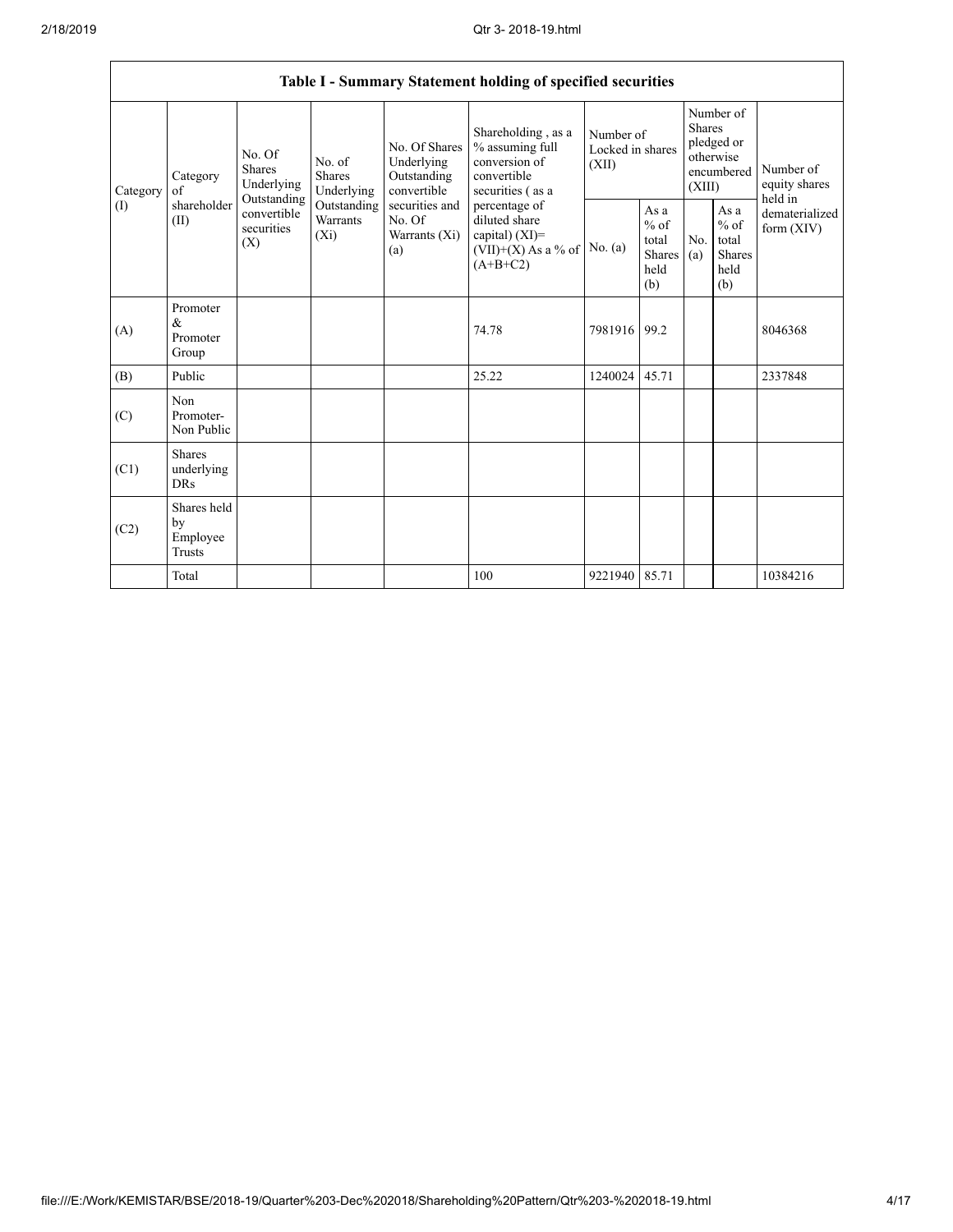|                                                                                                | Table II - Statement showing shareholding pattern of the Promoter and Promoter Group                                |                                                                              |                                   |                                 |                                    |                             |                                                      |                           |               |                                      |                           |
|------------------------------------------------------------------------------------------------|---------------------------------------------------------------------------------------------------------------------|------------------------------------------------------------------------------|-----------------------------------|---------------------------------|------------------------------------|-----------------------------|------------------------------------------------------|---------------------------|---------------|--------------------------------------|---------------------------|
|                                                                                                |                                                                                                                     |                                                                              |                                   | No.<br><b>Of</b>                | No. Of                             | Total nos.                  | Shareholding<br>as a % of<br>total no. of            | class of securities (IX)  |               | Number of Voting Rights held in each |                           |
| Sr.                                                                                            | Category &<br>Name of the                                                                                           | Nos. Of<br>shareholders                                                      | No. of<br>fully paid<br>up equity | Partly<br>paid-<br>up           | shares<br>underlying<br>Depository | shares<br>held<br>$(VII) =$ | shares<br>(calculated as                             | No of Voting (XIV) Rights |               |                                      | Total<br>as a %<br>of     |
|                                                                                                | Shareholders (I)                                                                                                    | (III)                                                                        | shares<br>held $(IV)$             | equity<br>shares<br>held<br>(V) | Receipts<br>(VI)                   | $(IV)+$<br>$(V)$ + $(VI)$   | per SCRR.<br>1957) (VIII)<br>As a % of<br>$(A+B+C2)$ | Class eg:<br>X            | Class<br>eg:y | Total                                | Total<br>Voting<br>rights |
| $\mathbf{A}$                                                                                   | Table II - Statement showing shareholding pattern of the Promoter and Promoter Group                                |                                                                              |                                   |                                 |                                    |                             |                                                      |                           |               |                                      |                           |
| (1)                                                                                            | Indian                                                                                                              |                                                                              |                                   |                                 |                                    |                             |                                                      |                           |               |                                      |                           |
| (a)                                                                                            | Individuals/Hindu<br>undivided Family                                                                               | 16                                                                           | 8046368                           |                                 |                                    | 8046368                     | 74.78                                                | 8046368                   |               | 8046368                              | 74.78                     |
| Sub-Total<br>(A)(1)                                                                            |                                                                                                                     | 16                                                                           | 8046368                           |                                 |                                    | 8046368                     | 74.78                                                | 8046368                   |               | 8046368                              | 74.78                     |
| (2)                                                                                            | Foreign                                                                                                             |                                                                              |                                   |                                 |                                    |                             |                                                      |                           |               |                                      |                           |
| Total<br>Shareholding<br>of Promoter<br>and<br>Promoter<br>Group $(A)=$<br>$(A)(1)+(A)$<br>(2) |                                                                                                                     | 16                                                                           | 8046368                           |                                 |                                    | 8046368                     | 74.78                                                | 8046368                   |               | 8046368                              | 74.78                     |
| $\, {\bf B}$                                                                                   |                                                                                                                     | Table III - Statement showing shareholding pattern of the Public shareholder |                                   |                                 |                                    |                             |                                                      |                           |               |                                      |                           |
| (1)                                                                                            | Institutions                                                                                                        |                                                                              |                                   |                                 |                                    |                             |                                                      |                           |               |                                      |                           |
| (3)                                                                                            | Non-institutions                                                                                                    |                                                                              |                                   |                                 |                                    |                             |                                                      |                           |               |                                      |                           |
| (a(i))                                                                                         | Individuals -<br>i.Individual<br>shareholders<br>holding nominal<br>share capital up<br>to Rs. 2 lakhs.             | 1441                                                                         | 428939                            |                                 |                                    | 428939                      | 3.99                                                 | 428939                    |               | 428939                               | 3.99                      |
| (a(ii))                                                                                        | Individuals - ii.<br>Individual<br>shareholders<br>holding nominal<br>share capital in<br>excess of Rs. 2<br>lakhs. | 36                                                                           | 2196288                           |                                 |                                    | 2196288                     | 20.41                                                | 2196288                   |               | 2196288                              | 20.41                     |
| (e)                                                                                            | Any Other<br>(specify)                                                                                              | 20                                                                           | 87813                             |                                 |                                    | 87813                       | 0.82                                                 | 87813                     |               | 87813                                | 0.82                      |
| Sub-Total<br>(B)(3)                                                                            |                                                                                                                     | 1497                                                                         | 2713040                           |                                 |                                    | 2713040                     | 25.22                                                | 2713040                   |               | 2713040                              | 25.22                     |
| <b>Total Public</b><br>Shareholding<br>$(B)=(B)(1)+$<br>$(B)(2)+(B)$<br>(3)                    |                                                                                                                     | 1497                                                                         | 2713040                           |                                 |                                    | 2713040                     | 25.22                                                | 2713040                   |               | 2713040                              | 25.22                     |
| $\mathbf C$                                                                                    | Table IV - Statement showing shareholding pattern of the Non Promoter- Non Public shareholder                       |                                                                              |                                   |                                 |                                    |                             |                                                      |                           |               |                                      |                           |
| Total (<br>$A+B+C2$ )                                                                          |                                                                                                                     | 1513                                                                         | 10759408                          |                                 |                                    | 10759408                    | 100                                                  | 10759408                  |               | 10759408                             | 100                       |
| Total<br>$(A+B+C)$                                                                             |                                                                                                                     | 1513                                                                         | 10759408                          |                                 |                                    | 10759408                    | 100                                                  | 10759408                  |               | 10759408                             | 100                       |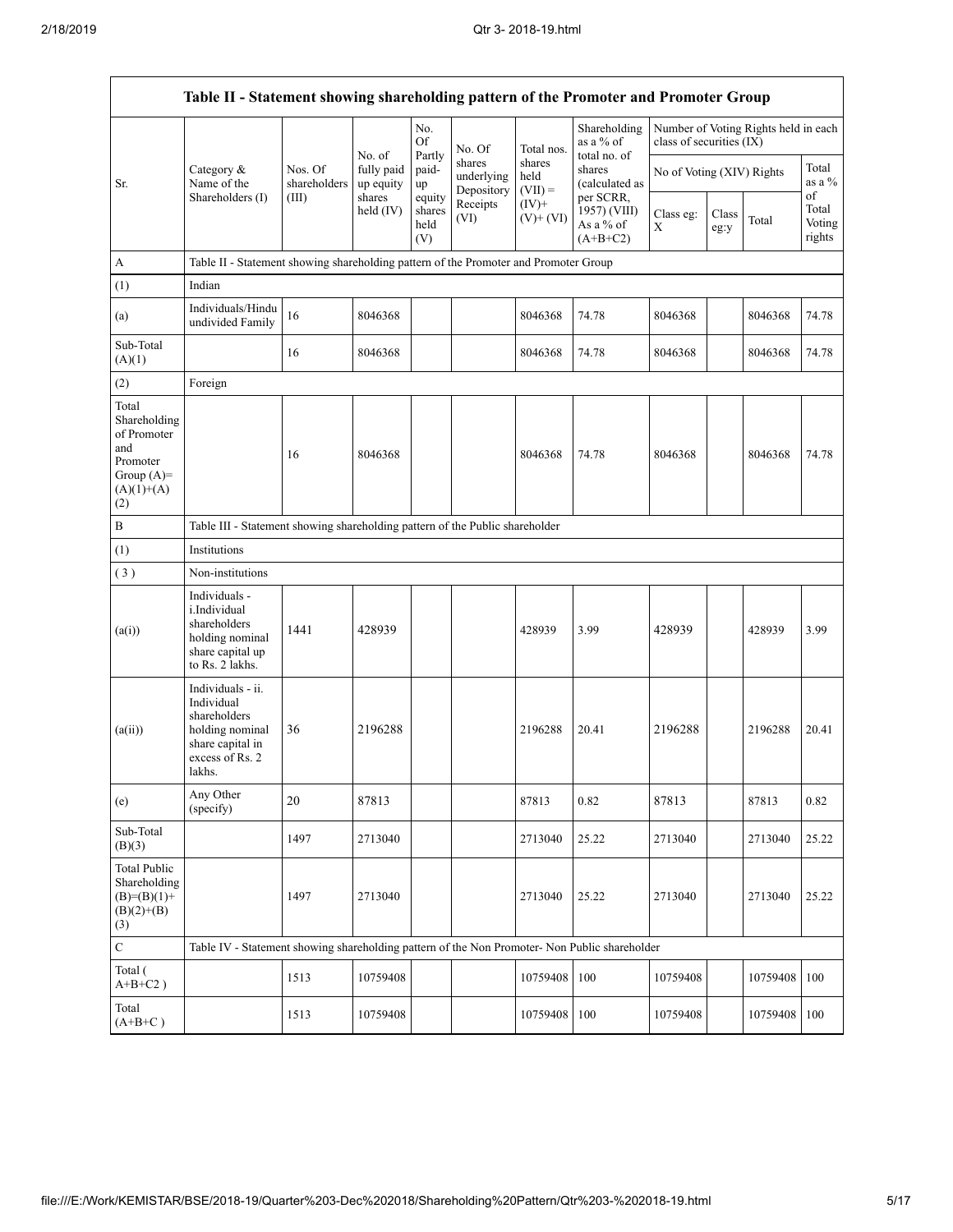|                                                                                         | Table II - Statement showing shareholding pattern of the Promoter and Promoter Group                                                                                    |                                                                                      |                                                             |                                                                                                               |                                        |                                                         |                                                                               |                                                            |                                       |  |  |
|-----------------------------------------------------------------------------------------|-------------------------------------------------------------------------------------------------------------------------------------------------------------------------|--------------------------------------------------------------------------------------|-------------------------------------------------------------|---------------------------------------------------------------------------------------------------------------|----------------------------------------|---------------------------------------------------------|-------------------------------------------------------------------------------|------------------------------------------------------------|---------------------------------------|--|--|
|                                                                                         | No. Of<br>No. of<br><b>Shares</b><br><b>Shares</b><br>Underlying<br>Underlying<br>Outstanding<br>Outstanding<br>convertible<br>Warrants<br>securities<br>$(X_i)$<br>(X) |                                                                                      | No. Of Shares<br>Underlying<br>Outstanding                  | Shareholding, as a %<br>assuming full conversion<br>of convertible securities (<br>as a percentage of diluted | Number of<br>Locked in shares<br>(XII) |                                                         | Number of<br><b>Shares</b><br>pledged or<br>otherwise<br>encumbered<br>(XIII) |                                                            | Number of<br>equity shares<br>held in |  |  |
| Sr.                                                                                     |                                                                                                                                                                         |                                                                                      | convertible<br>securities and<br>No. Of Warrants<br>(Xi)(a) | share capital) (XI)=<br>$(VII)+(X)$ As a % of<br>$(A+B+C2)$                                                   | No. (a)                                | As a<br>$%$ of<br>total<br><b>Shares</b><br>held<br>(b) | No.<br>(a)                                                                    | As $\mathbf a$<br>$%$ of<br>total<br>Shares<br>held<br>(b) | dematerialized<br>form $(XIV)$        |  |  |
| A                                                                                       |                                                                                                                                                                         | Table II - Statement showing shareholding pattern of the Promoter and Promoter Group |                                                             |                                                                                                               |                                        |                                                         |                                                                               |                                                            |                                       |  |  |
| (1)                                                                                     | Indian                                                                                                                                                                  |                                                                                      |                                                             |                                                                                                               |                                        |                                                         |                                                                               |                                                            |                                       |  |  |
| (a)                                                                                     |                                                                                                                                                                         |                                                                                      |                                                             | 74.78                                                                                                         | 7981916                                | 99.2                                                    |                                                                               |                                                            | 8046368                               |  |  |
| Sub-Total (A)<br>(1)                                                                    |                                                                                                                                                                         |                                                                                      |                                                             | 74.78                                                                                                         | 7981916 99.2                           |                                                         |                                                                               |                                                            | 8046368                               |  |  |
| (2)                                                                                     | Foreign                                                                                                                                                                 |                                                                                      |                                                             |                                                                                                               |                                        |                                                         |                                                                               |                                                            |                                       |  |  |
| Total<br>Shareholding<br>of Promoter<br>and Promoter<br>Group $(A)=$<br>$(A)(1)+(A)(2)$ |                                                                                                                                                                         |                                                                                      |                                                             | 74.78                                                                                                         | 7981916 99.2                           |                                                         |                                                                               |                                                            | 8046368                               |  |  |
| $\, {\bf B}$                                                                            |                                                                                                                                                                         |                                                                                      |                                                             | Table III - Statement showing shareholding pattern of the Public shareholder                                  |                                        |                                                         |                                                                               |                                                            |                                       |  |  |
| (1)                                                                                     | Institutions                                                                                                                                                            |                                                                                      |                                                             |                                                                                                               |                                        |                                                         |                                                                               |                                                            |                                       |  |  |
| (3)                                                                                     | Non-institutions                                                                                                                                                        |                                                                                      |                                                             |                                                                                                               |                                        |                                                         |                                                                               |                                                            |                                       |  |  |
| (a(i))                                                                                  |                                                                                                                                                                         |                                                                                      |                                                             | 3.99                                                                                                          | $\overline{0}$                         | $\boldsymbol{0}$                                        |                                                                               |                                                            | 54595                                 |  |  |
| (a(ii))                                                                                 |                                                                                                                                                                         |                                                                                      |                                                             | 20.41                                                                                                         | 1155024                                | 52.59                                                   |                                                                               |                                                            | 2196288                               |  |  |
| (e)                                                                                     |                                                                                                                                                                         |                                                                                      |                                                             | 0.82                                                                                                          | 85000                                  | 96.8                                                    |                                                                               |                                                            | 86965                                 |  |  |
| Sub-Total (B)<br>(3)                                                                    |                                                                                                                                                                         |                                                                                      |                                                             | 25.22                                                                                                         | 1240024                                | 45.71                                                   |                                                                               |                                                            | 2337848                               |  |  |
| <b>Total Public</b><br>Shareholding<br>$(B)=(B)(1)+$<br>$(B)(2)+(B)(3)$                 |                                                                                                                                                                         |                                                                                      |                                                             | 25.22                                                                                                         | 1240024   45.71                        |                                                         |                                                                               |                                                            | 2337848                               |  |  |
| $\mathbf C$                                                                             |                                                                                                                                                                         |                                                                                      |                                                             | Table IV - Statement showing shareholding pattern of the Non Promoter- Non Public shareholder                 |                                        |                                                         |                                                                               |                                                            |                                       |  |  |
| Total (<br>$A+B+C2$ )                                                                   |                                                                                                                                                                         |                                                                                      |                                                             | 100                                                                                                           | 9221940                                | 85.71                                                   |                                                                               |                                                            | 10384216                              |  |  |
| Total<br>$(A+B+C)$                                                                      |                                                                                                                                                                         |                                                                                      |                                                             | 100                                                                                                           | 9221940                                | 85.71                                                   |                                                                               |                                                            | 10384216                              |  |  |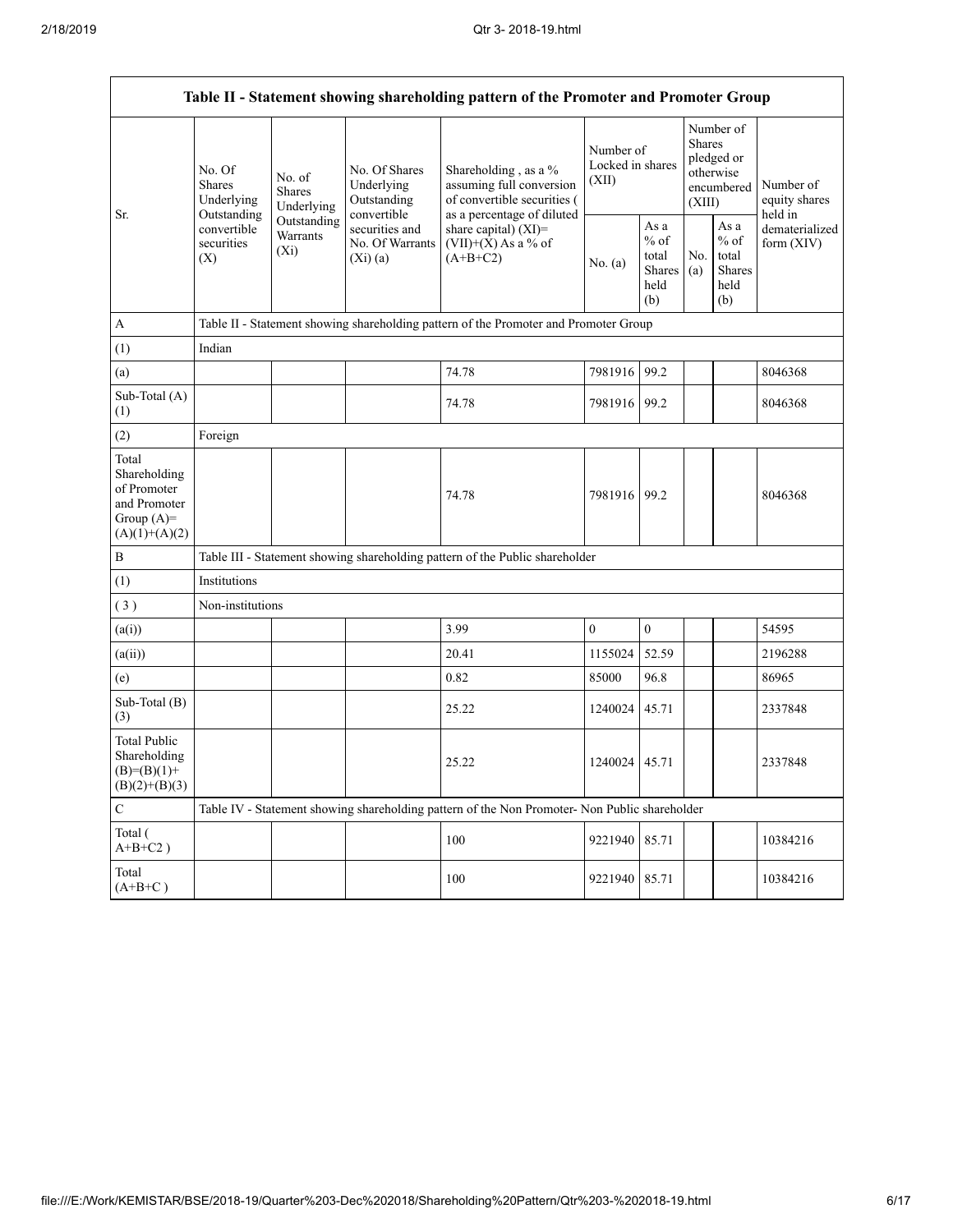|                                                                                                                                                                                                | Individuals/Hindu undivided Family                            |                                                     |                               |                                                 |                                                |                                                        |                                                |  |  |
|------------------------------------------------------------------------------------------------------------------------------------------------------------------------------------------------|---------------------------------------------------------------|-----------------------------------------------------|-------------------------------|-------------------------------------------------|------------------------------------------------|--------------------------------------------------------|------------------------------------------------|--|--|
| Searial No.                                                                                                                                                                                    | $\mathbf{1}$                                                  | $\boldsymbol{2}$                                    | 3                             | $\overline{4}$                                  | 5                                              | 6                                                      | $\overline{7}$                                 |  |  |
| Name of the<br>Shareholders<br>(I)                                                                                                                                                             | <b>KETANKUMAR</b><br><b>PARASHOTTAMDAS</b><br><b>PATEL</b>    | <b>DIPAKKUMAR</b><br>PARASHOTTAMDAS<br><b>PATEL</b> | <b>ANILKUMAR</b><br>C. THAKER | <b>KANANI</b><br><b>ANILKUMAR</b><br>DEVRAJBHAI | <b>INDUBEN</b><br>MAHESHKUMAR<br><b>KANANI</b> | <b>MAHESHKUMAR</b><br><b>POPATLAL</b><br><b>KANANI</b> | DILIPKUMAR<br><b>POPATLAL</b><br><b>KANANI</b> |  |  |
| PAN(II)                                                                                                                                                                                        | AFJPP0418F                                                    | ADOPP4635M                                          | ABNPT6366L                    | BBJPK7076D                                      | AELPK9760J                                     | ABAPK6701D                                             | ACVPK0517D                                     |  |  |
| No. of fully<br>paid up equity<br>shares held<br>(IV)                                                                                                                                          | 1113014                                                       | 18272                                               | 3472                          | 14400                                           | 40                                             | 5040                                                   | 5060                                           |  |  |
| No. Of Partly<br>paid-up equity<br>shares held<br>(V)                                                                                                                                          |                                                               |                                                     |                               |                                                 |                                                |                                                        |                                                |  |  |
| No. Of shares<br>underlying<br>Depository<br>Receipts (VI)                                                                                                                                     |                                                               |                                                     |                               |                                                 |                                                |                                                        |                                                |  |  |
| Total nos.<br>shares held<br>$(VII) = (IV) +$<br>$(V)$ + $(VI)$                                                                                                                                | 1113014                                                       | 18272                                               | 3472                          | 14400                                           | 40                                             | 5040                                                   | 5060                                           |  |  |
| Shareholding<br>as a % of total<br>no. of shares<br>(calculated as<br>per SCRR,<br>1957) (VIII)<br>As a % of<br>$(A+B+C2)$                                                                     | 10.34                                                         | 0.17                                                | 0.03                          | 0.13                                            | $\boldsymbol{0}$                               | 0.05                                                   | 0.05                                           |  |  |
|                                                                                                                                                                                                | Number of Voting Rights held in each class of securities (IX) |                                                     |                               |                                                 |                                                |                                                        |                                                |  |  |
| Class eg:X                                                                                                                                                                                     | 1113014                                                       | 18272                                               | 3472                          | 14400                                           | 40                                             | 5040                                                   | 5060                                           |  |  |
| Class eg:y                                                                                                                                                                                     |                                                               |                                                     |                               |                                                 |                                                |                                                        |                                                |  |  |
| Total                                                                                                                                                                                          | 1113014                                                       | 18272                                               | 3472                          | 14400                                           | $40\,$                                         | 5040                                                   | 5060                                           |  |  |
| Total as a $\%$<br>of Total<br>Voting rights                                                                                                                                                   | 10.34                                                         | 0.17                                                | 0.03                          | 0.13                                            | $\bf{0}$                                       | 0.05                                                   | 0.05                                           |  |  |
| No. Of Shares<br>Underlying<br>Outstanding<br>convertible<br>securities (X)                                                                                                                    |                                                               |                                                     |                               |                                                 |                                                |                                                        |                                                |  |  |
| No. of Shares<br>Underlying<br>Outstanding<br>Warrants (Xi)                                                                                                                                    |                                                               |                                                     |                               |                                                 |                                                |                                                        |                                                |  |  |
| No. Of Shares<br>Underlying<br>Outstanding<br>convertible<br>securities and<br>No. Of<br>Warrants (Xi)<br>(a)                                                                                  |                                                               |                                                     |                               |                                                 |                                                |                                                        |                                                |  |  |
| Shareholding,<br>as a %<br>assuming full<br>conversion of<br>convertible<br>securities (as a<br>percentage of<br>diluted share<br>capital) (XI)=<br>$(VII)+(Xi)(a)$<br>As a % of<br>$(A+B+C2)$ | 10.34                                                         | 0.17                                                | 0.03                          | 0.13                                            | $\boldsymbol{0}$                               | 0.05                                                   | 0.05                                           |  |  |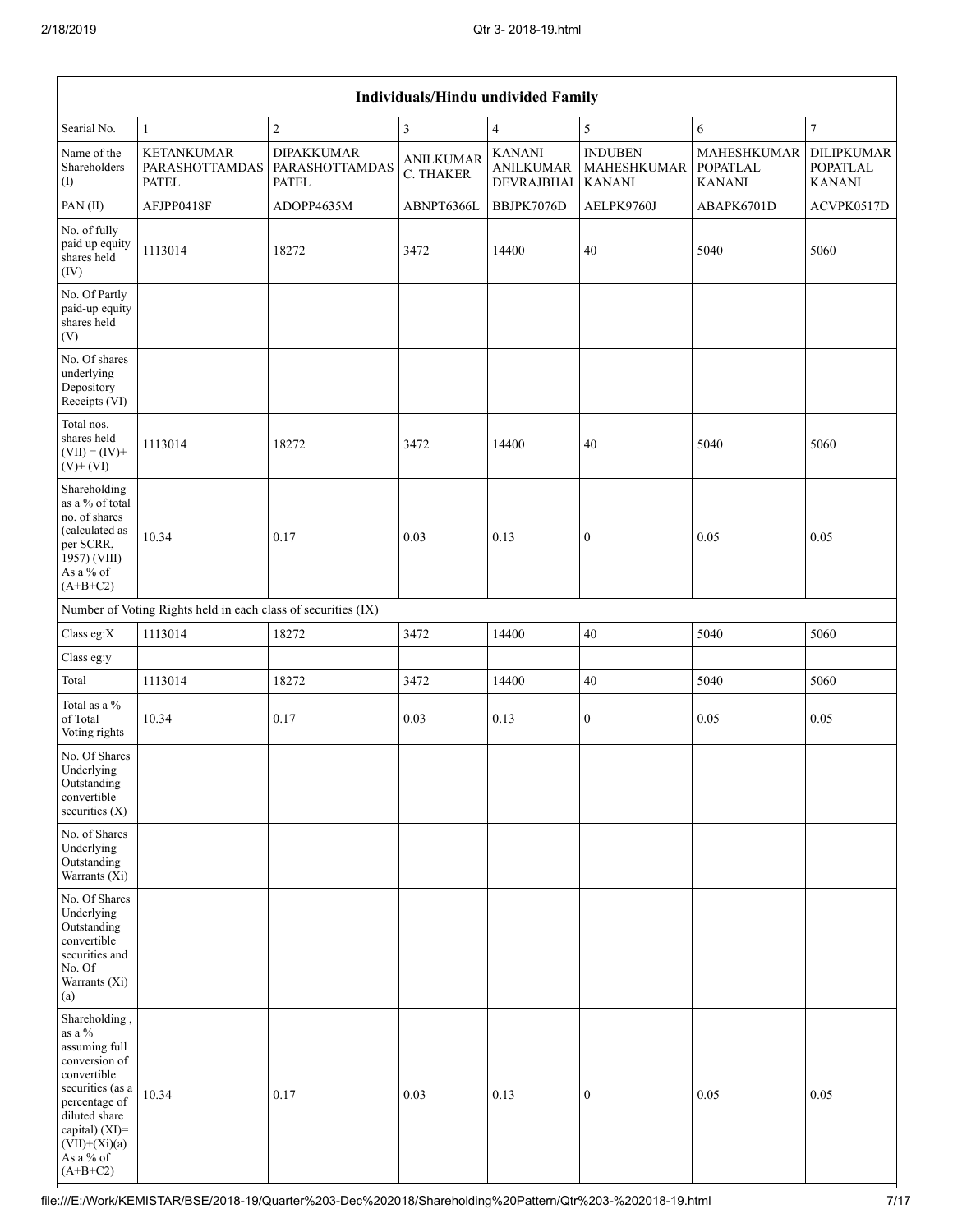| 2/18/2019                                                             |                                                         |          |                  | Otr 3-2018-19.html |                  |                  |              |
|-----------------------------------------------------------------------|---------------------------------------------------------|----------|------------------|--------------------|------------------|------------------|--------------|
|                                                                       | Number of Locked in shares (XII)                        |          |                  |                    |                  |                  |              |
| No. $(a)$                                                             | 1113014                                                 | 18272    | $\mathbf{0}$     | $\mathbf{0}$       | $\mathbf{0}$     | $\mathbf{0}$     | $\mathbf{0}$ |
| As a % of<br>total Shares<br>held (b)                                 | 100                                                     | 100      | $\boldsymbol{0}$ | $\bf{0}$           | $\boldsymbol{0}$ | $\boldsymbol{0}$ | $\bf{0}$     |
|                                                                       | Number of Shares pledged or otherwise encumbered (XIII) |          |                  |                    |                  |                  |              |
| No. $(a)$                                                             |                                                         |          |                  |                    |                  |                  |              |
| As a % of<br>total Shares<br>held (b)                                 |                                                         |          |                  |                    |                  |                  |              |
| Number of<br>equity shares<br>held in<br>dematerialized<br>form (XIV) | 1113014                                                 | 18272    | 3472             | 14400              | 40               | 5040             | 5060         |
|                                                                       | Reason for not providing PAN                            |          |                  |                    |                  |                  |              |
| Reason for not<br>providing<br>PAN                                    |                                                         |          |                  |                    |                  |                  |              |
| Shareholder<br>type                                                   | Promoter                                                | Promoter | Promoter         | Promoter           | Promoter         | Promoter         | Promoter     |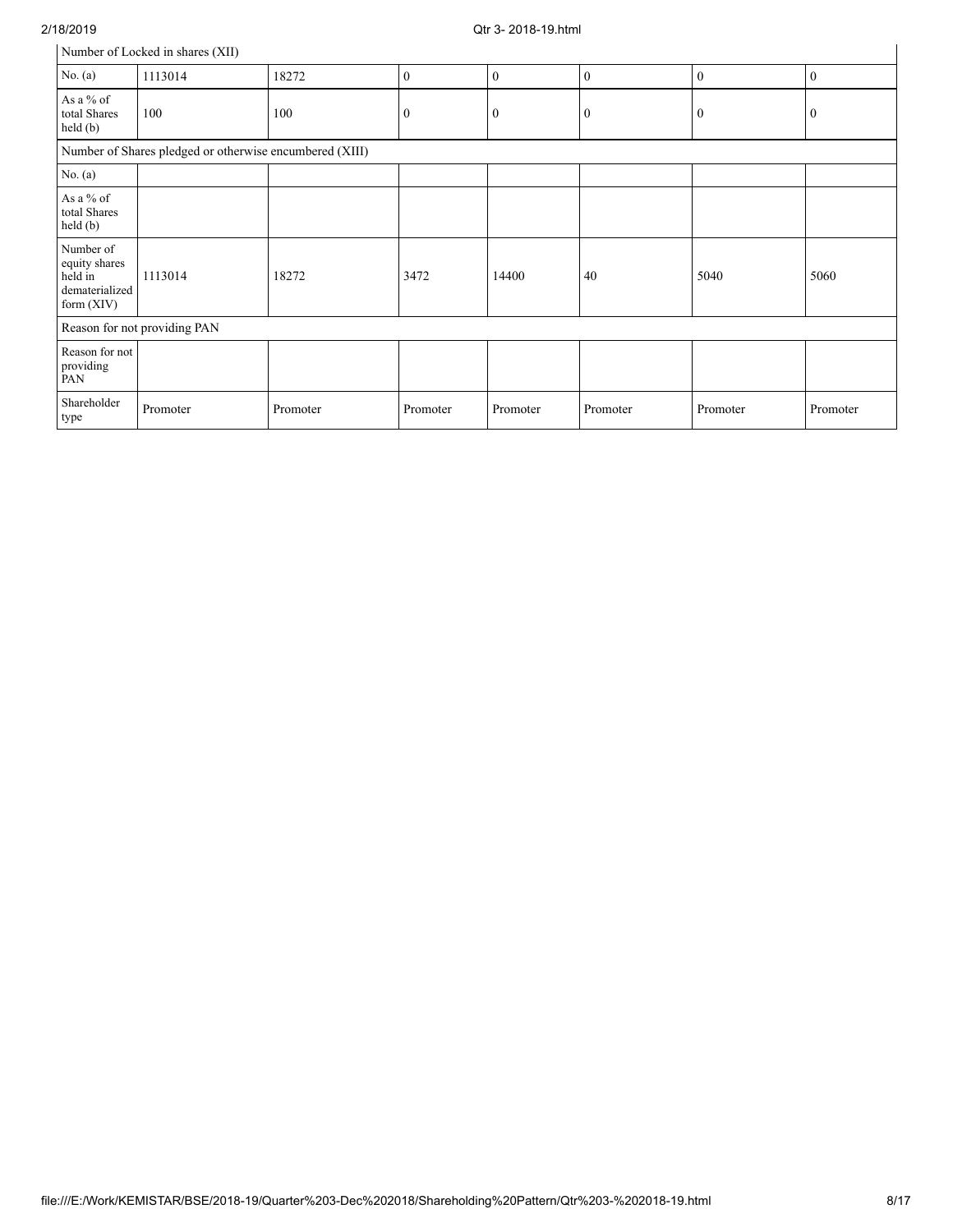|                                                                                                                                                                                                      |                                                               |                                             |                                                      | Individuals/Hindu undivided Family                        |                                          |                                          |                                  |
|------------------------------------------------------------------------------------------------------------------------------------------------------------------------------------------------------|---------------------------------------------------------------|---------------------------------------------|------------------------------------------------------|-----------------------------------------------------------|------------------------------------------|------------------------------------------|----------------------------------|
| Searial No.                                                                                                                                                                                          | $8\,$                                                         | 9                                           | 10                                                   | 11                                                        | 12                                       | 13                                       | 14                               |
| Name of the<br>Shareholders<br>(1)                                                                                                                                                                   | PARSHOTTAMBHAI<br>MOHANLAL PATEL                              | <b>ANJANA</b><br>KETANKUMAR<br><b>PATEL</b> | <b>HIRALBEN</b><br><b>DIPAKKUMAR</b><br><b>PATEL</b> | <b>SHANTABEN</b><br><b>PARASHOTTAMDAS</b><br><b>PATEL</b> | <b>SAVALIA</b><br><b>VASANTBHAI</b><br>B | MATHURBHAI<br>MANJIBHAI<br><b>JOGANI</b> | PATEL<br>PARSHOTTAMDAS<br>M(HUF) |
| PAN(II)                                                                                                                                                                                              | AFJPP0355B                                                    | AFIPK9418H                                  | AHFPP6612D                                           | AHFPP4610D                                                | BJQPS0017K                               | ACTPP8463D                               | AAIHP0252K                       |
| No. of fully<br>paid up equity<br>shares held<br>(IV)                                                                                                                                                | 1833990                                                       | 1354300                                     | 612000                                               | 1213800                                                   | 20040                                    | 16400                                    | 836400                           |
| No. Of Partly<br>paid-up equity<br>shares held<br>(V)                                                                                                                                                |                                                               |                                             |                                                      |                                                           |                                          |                                          |                                  |
| No. Of shares<br>underlying<br>Depository<br>Receipts (VI)                                                                                                                                           |                                                               |                                             |                                                      |                                                           |                                          |                                          |                                  |
| Total nos.<br>shares held<br>$(VII) = (IV) +$<br>$(V)$ + $(VI)$                                                                                                                                      | 1833990                                                       | 1354300                                     | 612000                                               | 1213800                                                   | 20040                                    | 16400                                    | 836400                           |
| Shareholding<br>as a % of total<br>no. of shares<br>(calculated as<br>per SCRR,<br>1957) (VIII)<br>As a % of<br>$(A+B+C2)$                                                                           | 17.05                                                         | 12.59                                       | 5.69                                                 | 11.28                                                     | 0.19                                     | 0.15                                     | 7.77                             |
|                                                                                                                                                                                                      | Number of Voting Rights held in each class of securities (IX) |                                             |                                                      |                                                           |                                          |                                          |                                  |
| Class eg: $X$                                                                                                                                                                                        | 1833990                                                       | 1354300                                     | 612000                                               | 1213800                                                   | 20040                                    | 16400                                    | 836400                           |
| Class eg:y                                                                                                                                                                                           |                                                               |                                             |                                                      |                                                           |                                          |                                          |                                  |
| Total                                                                                                                                                                                                | 1833990                                                       | 1354300                                     | 612000                                               | 1213800                                                   | 20040                                    | 16400                                    | 836400                           |
| Total as a %<br>of Total<br>Voting rights                                                                                                                                                            | 17.05                                                         | 12.59                                       | 5.69                                                 | 11.28                                                     | 0.19                                     | 0.15                                     | 7.77                             |
| No. Of Shares<br>Underlying<br>Outstanding<br>convertible<br>securities (X)                                                                                                                          |                                                               |                                             |                                                      |                                                           |                                          |                                          |                                  |
| No. of Shares<br>Underlying<br>Outstanding<br>Warrants (Xi)                                                                                                                                          |                                                               |                                             |                                                      |                                                           |                                          |                                          |                                  |
| No. Of Shares<br>Underlying<br>Outstanding<br>convertible<br>securities and<br>No. Of<br>Warrants (Xi)<br>(a)                                                                                        |                                                               |                                             |                                                      |                                                           |                                          |                                          |                                  |
| Shareholding,<br>as a $\%$<br>assuming full<br>conversion of<br>convertible<br>securities (as a<br>percentage of<br>diluted share<br>capital) $(XI)$ =<br>$(VII)+(Xi)(a)$<br>As a % of<br>$(A+B+C2)$ | 17.05                                                         | 12.59                                       | 5.69                                                 | 11.28                                                     | 0.19                                     | 0.15                                     | 7.77                             |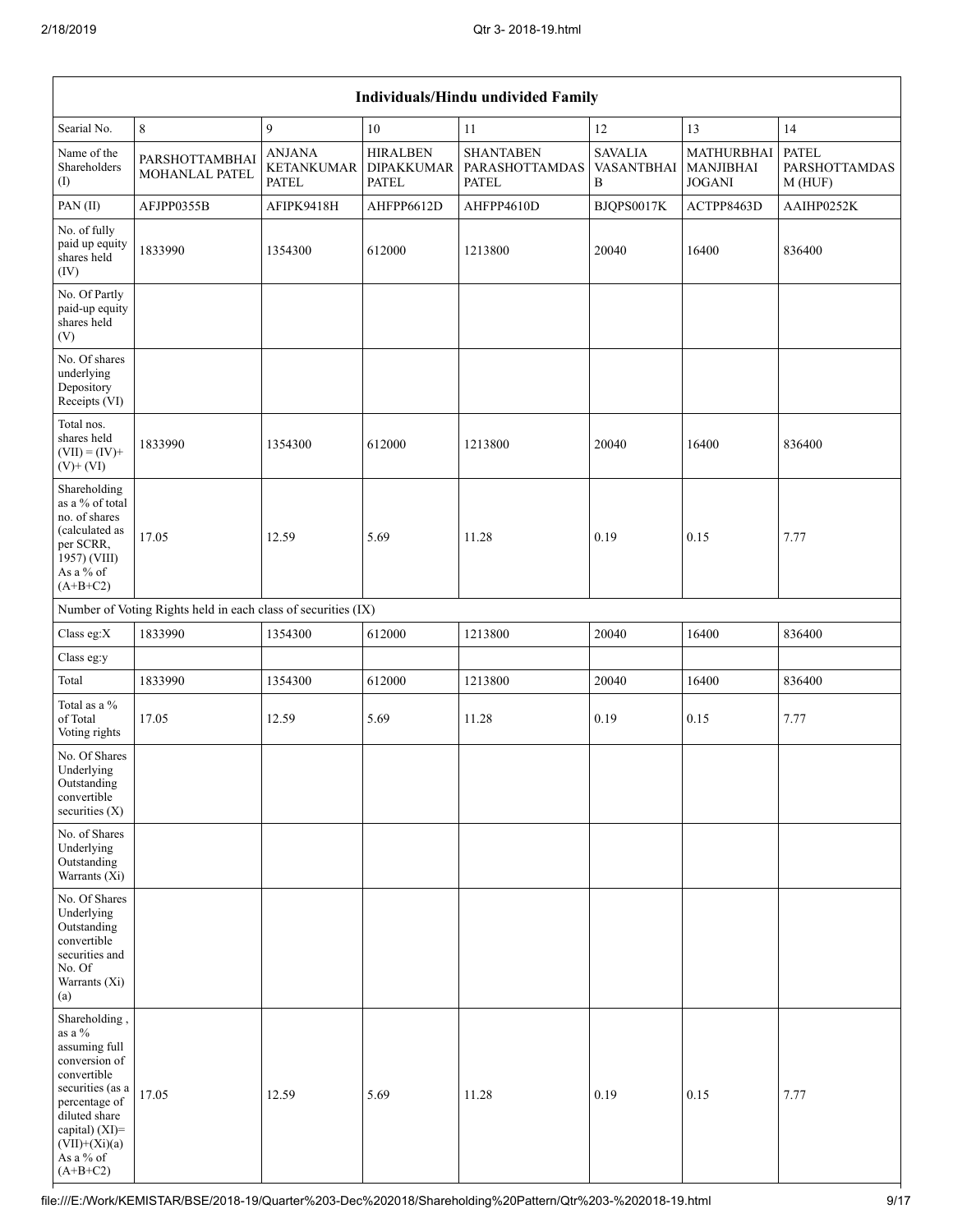## 2/18/2019 Qtr 3- 2018-19.html

| Number of Locked in shares (XII) |  |
|----------------------------------|--|
|----------------------------------|--|

|                                                                         | Number of Locked in shares (XII) |          |          |          |              |              |          |  |  |  |
|-------------------------------------------------------------------------|----------------------------------|----------|----------|----------|--------------|--------------|----------|--|--|--|
| No. $(a)$                                                               | 1833990                          | 1354300  | 612000   | 1213800  | $\mathbf{0}$ | $\bf{0}$     | 836400   |  |  |  |
| As a % of<br>total Shares<br>held(b)                                    | 100                              | 100      | 100      | 100      | $\bf{0}$     | $\mathbf{0}$ | 100      |  |  |  |
| Number of Shares pledged or otherwise encumbered (XIII)                 |                                  |          |          |          |              |              |          |  |  |  |
| No. (a)                                                                 |                                  |          |          |          |              |              |          |  |  |  |
| As a % of<br>total Shares<br>held (b)                                   |                                  |          |          |          |              |              |          |  |  |  |
| Number of<br>equity shares<br>held in<br>dematerialized<br>form $(XIV)$ | 1833990                          | 1354300  | 612000   | 1213800  | 20040        | 16400        | 836400   |  |  |  |
|                                                                         | Reason for not providing PAN     |          |          |          |              |              |          |  |  |  |
| Reason for not<br>providing<br>PAN                                      |                                  |          |          |          |              |              |          |  |  |  |
| Shareholder<br>type                                                     | Promoter                         | Promoter | Promoter | Promoter | Promoter     | Promoter     | Promoter |  |  |  |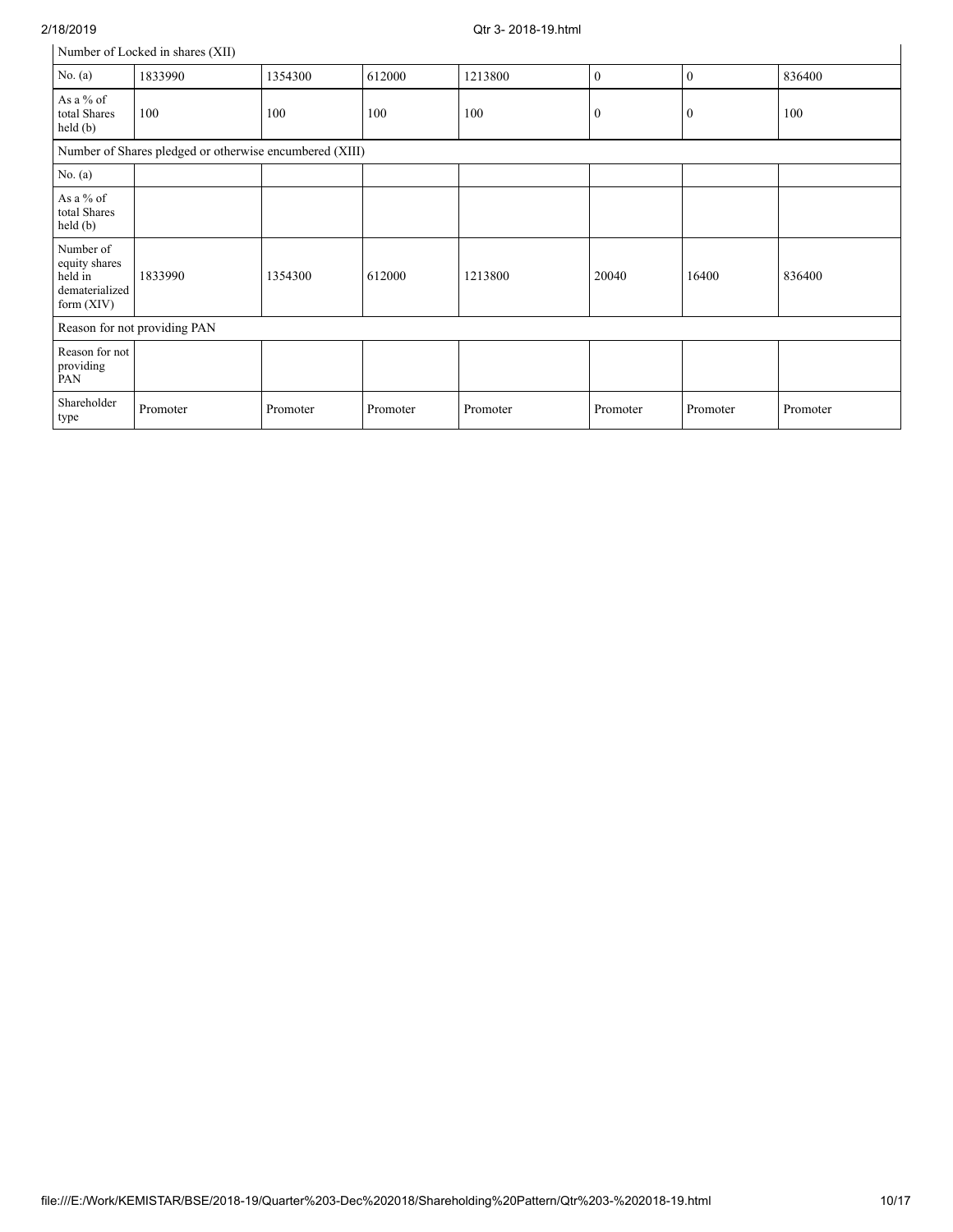| Individuals/Hindu undivided Family                                                                                                                                                       |                                                               |                                        |                          |  |  |  |  |  |
|------------------------------------------------------------------------------------------------------------------------------------------------------------------------------------------|---------------------------------------------------------------|----------------------------------------|--------------------------|--|--|--|--|--|
| Searial No.                                                                                                                                                                              | 15                                                            | 16                                     |                          |  |  |  |  |  |
| Name of the<br>Shareholders (I)                                                                                                                                                          | PATEL DIPAKKUMAR PARASHOTTMDAS<br>(HUF)                       | PATEL KETANKUMAR<br>PARASHOTTAMDAS HUF | Click here to go<br>back |  |  |  |  |  |
| PAN(II)                                                                                                                                                                                  | AAIHP0254R                                                    | AAIHP0253J                             | Total                    |  |  |  |  |  |
| No. of fully paid<br>up equity shares<br>$held$ (IV)                                                                                                                                     | 338640                                                        | 661500                                 | 8046368                  |  |  |  |  |  |
| No. Of Partly paid-<br>up equity shares<br>held(V)                                                                                                                                       |                                                               |                                        |                          |  |  |  |  |  |
| No. Of shares<br>underlying<br>Depository<br>Receipts (VI)                                                                                                                               |                                                               |                                        |                          |  |  |  |  |  |
| Total nos. shares<br>held $(VII) = (IV) +$<br>$(V)$ + $(VI)$                                                                                                                             | 338640                                                        | 661500                                 | 8046368                  |  |  |  |  |  |
| Shareholding as a<br>% of total no. of<br>shares (calculated<br>as per SCRR,<br>1957) (VIII) As a<br>% of $(A+B+C2)$                                                                     | 3.15                                                          | 6.15                                   | 74.78                    |  |  |  |  |  |
|                                                                                                                                                                                          | Number of Voting Rights held in each class of securities (IX) |                                        |                          |  |  |  |  |  |
| Class eg:X                                                                                                                                                                               | 338640                                                        | 661500                                 | 8046368                  |  |  |  |  |  |
| Class eg:y                                                                                                                                                                               |                                                               |                                        |                          |  |  |  |  |  |
| Total                                                                                                                                                                                    | 338640                                                        | 661500                                 | 8046368                  |  |  |  |  |  |
| Total as a % of<br><b>Total Voting rights</b>                                                                                                                                            | 3.15                                                          | 6.15                                   | 74.78                    |  |  |  |  |  |
| No. Of Shares<br>Underlying<br>Outstanding<br>convertible<br>securities $(X)$                                                                                                            |                                                               |                                        |                          |  |  |  |  |  |
| No. of Shares<br>Underlying<br>Outstanding<br>Warrants (Xi)                                                                                                                              |                                                               |                                        |                          |  |  |  |  |  |
| No. Of Shares<br>Underlying<br>Outstanding<br>convertible<br>securities and No.<br>Of Warrants (Xi)<br>(a)                                                                               |                                                               |                                        |                          |  |  |  |  |  |
| Shareholding, as a<br>% assuming full<br>conversion of<br>convertible<br>securities (as a<br>percentage of<br>diluted share<br>capital) (XI)=<br>$(VII)+(Xi)(a)$ As a<br>% of $(A+B+C2)$ | 3.15                                                          | 6.15                                   | 74.78                    |  |  |  |  |  |
| Number of Locked in shares (XII)                                                                                                                                                         |                                                               |                                        |                          |  |  |  |  |  |
| No. (a)                                                                                                                                                                                  | 338640                                                        | 661500                                 | 7981916                  |  |  |  |  |  |
| As a % of total<br>Shares held (b)                                                                                                                                                       | 100                                                           | 100                                    | 99.2                     |  |  |  |  |  |
|                                                                                                                                                                                          | Number of Shares pledged or otherwise encumbered (XIII)       |                                        |                          |  |  |  |  |  |
| No. $(a)$                                                                                                                                                                                |                                                               |                                        |                          |  |  |  |  |  |
|                                                                                                                                                                                          |                                                               |                                        |                          |  |  |  |  |  |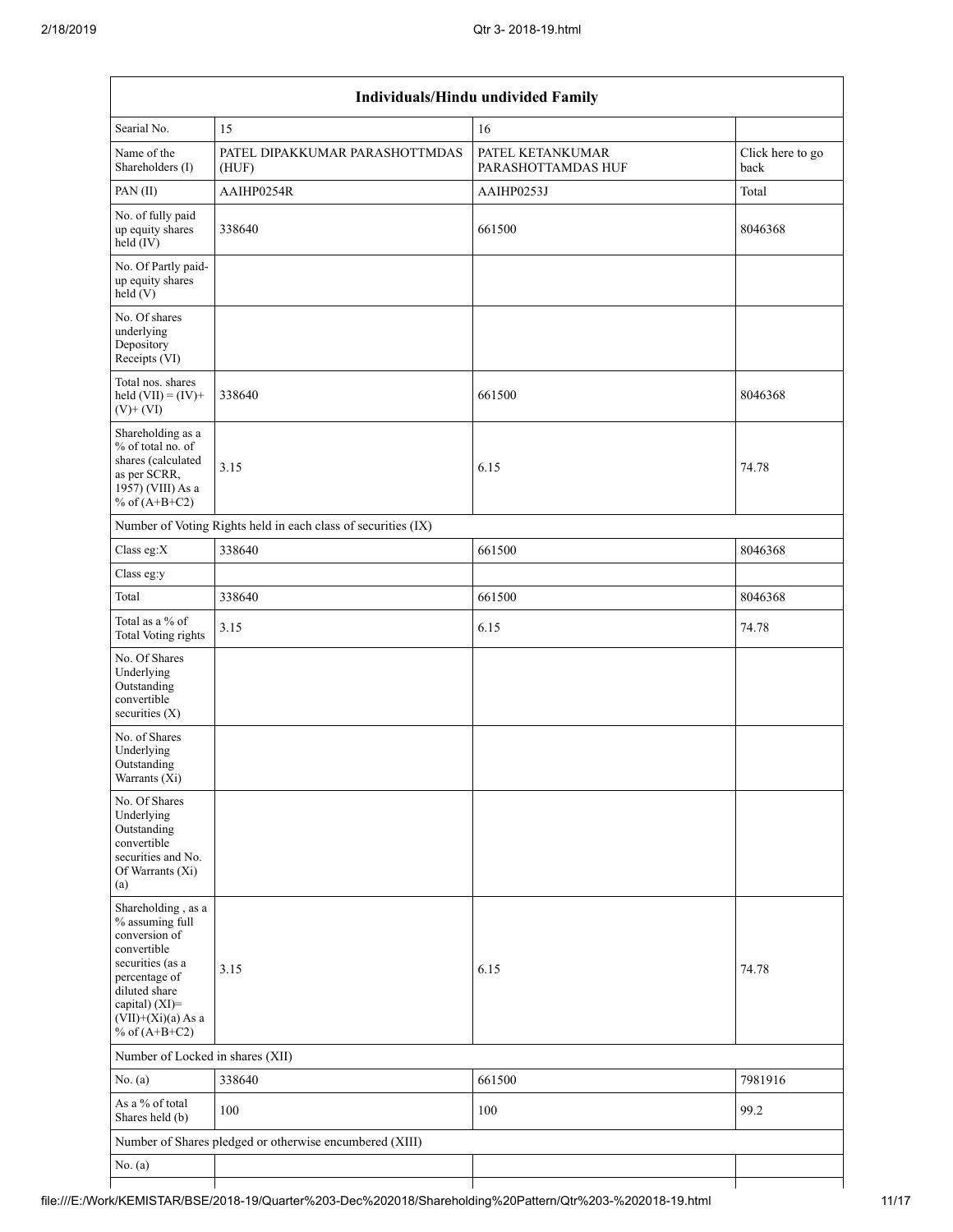### 2/18/2019 Qtr 3- 2018-19.html

| As a % of total<br>Shares held (b)                                   |          |        |         |
|----------------------------------------------------------------------|----------|--------|---------|
| Number of equity<br>shares held in<br>dematerialized<br>form $(XIV)$ | 338640   | 661500 | 8046368 |
| Reason for not providing PAN                                         |          |        |         |
| Reason for not<br>providing PAN                                      |          |        |         |
| Shareholder type                                                     | Promoter |        |         |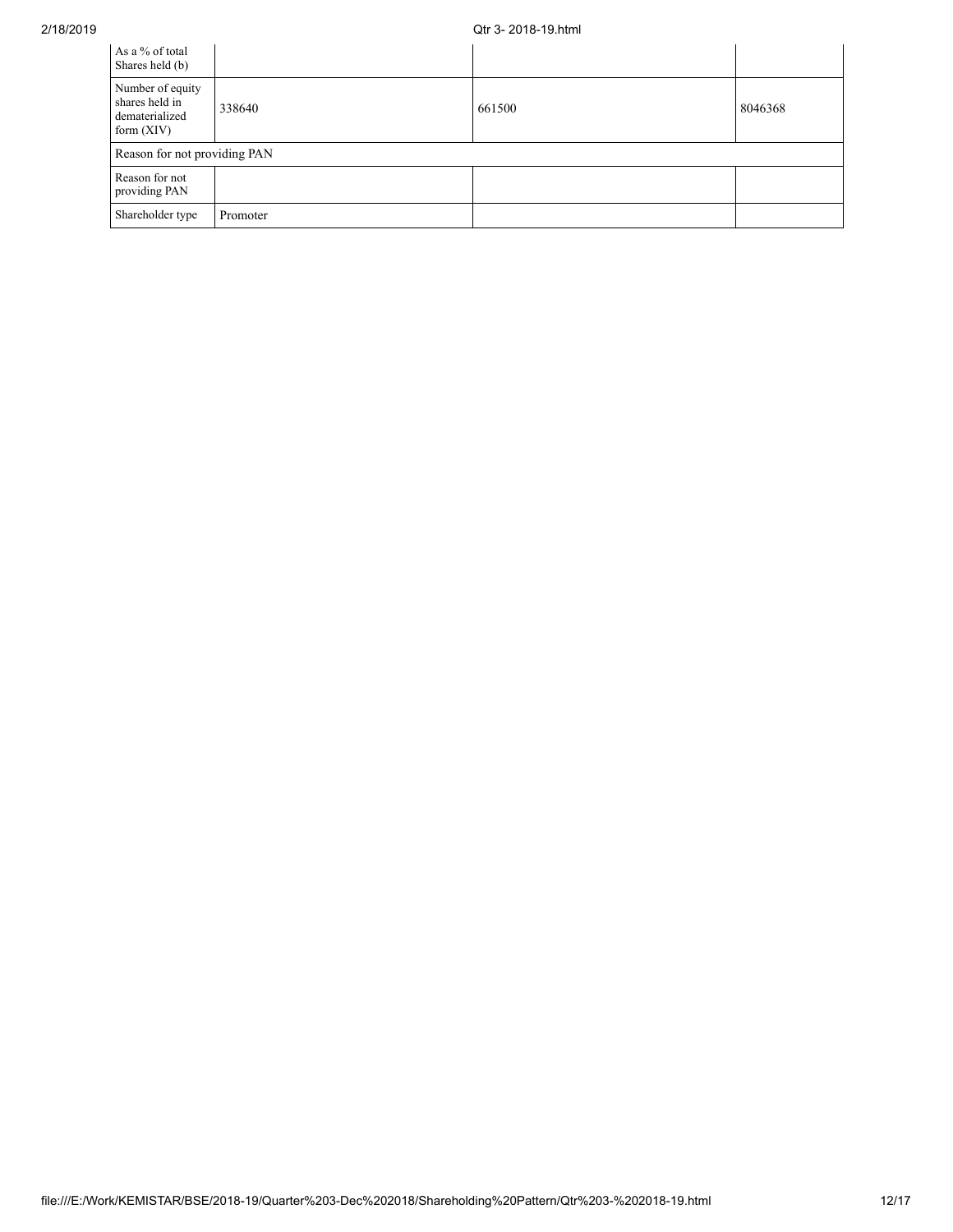Г

| Individuals - ii. Individual shareholders holding nominal share capital in excess of Rs. 2 lakhs.                                                                                    |                                                               |                       |  |
|--------------------------------------------------------------------------------------------------------------------------------------------------------------------------------------|---------------------------------------------------------------|-----------------------|--|
| Searial No.                                                                                                                                                                          | $\,1\,$                                                       |                       |  |
| Name of the<br>Shareholders (I)                                                                                                                                                      | KIRIT JIVRAJBHAI PATEL                                        | Click here to go back |  |
| PAN(II)                                                                                                                                                                              | AGQPP0903M                                                    | Total                 |  |
| No. of fully paid<br>up equity shares<br>held (IV)                                                                                                                                   | 145000                                                        | 145000                |  |
| No. Of Partly paid-<br>up equity shares<br>held(V)                                                                                                                                   |                                                               |                       |  |
| No. Of shares<br>underlying<br>Depository<br>Receipts (VI)                                                                                                                           |                                                               |                       |  |
| Total nos. shares<br>held $(VII) = (IV) +$<br>$(V)$ + $(VI)$                                                                                                                         | 145000                                                        | 145000                |  |
| Shareholding as a<br>% of total no. of<br>shares (calculated<br>as per SCRR,<br>1957) (VIII) As a<br>% of $(A+B+C2)$                                                                 | 1.35                                                          | 1.35                  |  |
|                                                                                                                                                                                      | Number of Voting Rights held in each class of securities (IX) |                       |  |
| Class eg: X                                                                                                                                                                          | 145000                                                        | 145000                |  |
| Class eg:y                                                                                                                                                                           |                                                               |                       |  |
| Total                                                                                                                                                                                | 145000                                                        | 145000                |  |
| Total as a % of<br><b>Total Voting rights</b>                                                                                                                                        | 1.35                                                          | 1.35                  |  |
| No. Of Shares<br>Underlying<br>Outstanding<br>convertible<br>securities $(X)$                                                                                                        |                                                               |                       |  |
| No. of Shares<br>Underlying<br>Outstanding<br>Warrants (Xi)                                                                                                                          |                                                               |                       |  |
| No. Of Shares<br>Underlying<br>Outstanding<br>convertible<br>securities and No.<br>Of Warrants (Xi)<br>(a)                                                                           |                                                               |                       |  |
| Shareholding, as a<br>% assuming full<br>conversion of<br>convertible<br>securities (as a<br>percentage of<br>diluted share<br>capital) (XI)=<br>$(VII)+(X)$ As a %<br>of $(A+B+C2)$ | 1.35                                                          | 1.35                  |  |
| Number of Locked in shares (XII)                                                                                                                                                     |                                                               |                       |  |
| No. $(a)$                                                                                                                                                                            | 145000                                                        | 145000                |  |
| As a % of total<br>Shares held (b)                                                                                                                                                   | 100                                                           | 100                   |  |
| Number of equity<br>shares held in<br>dematerialized<br>form (XIV)                                                                                                                   | 145000                                                        | 145000                |  |

file:///E:/Work/KEMISTAR/BSE/2018-19/Quarter%203-Dec%202018/Shareholding%20Pattern/Qtr%203-%202018-19.html 13/17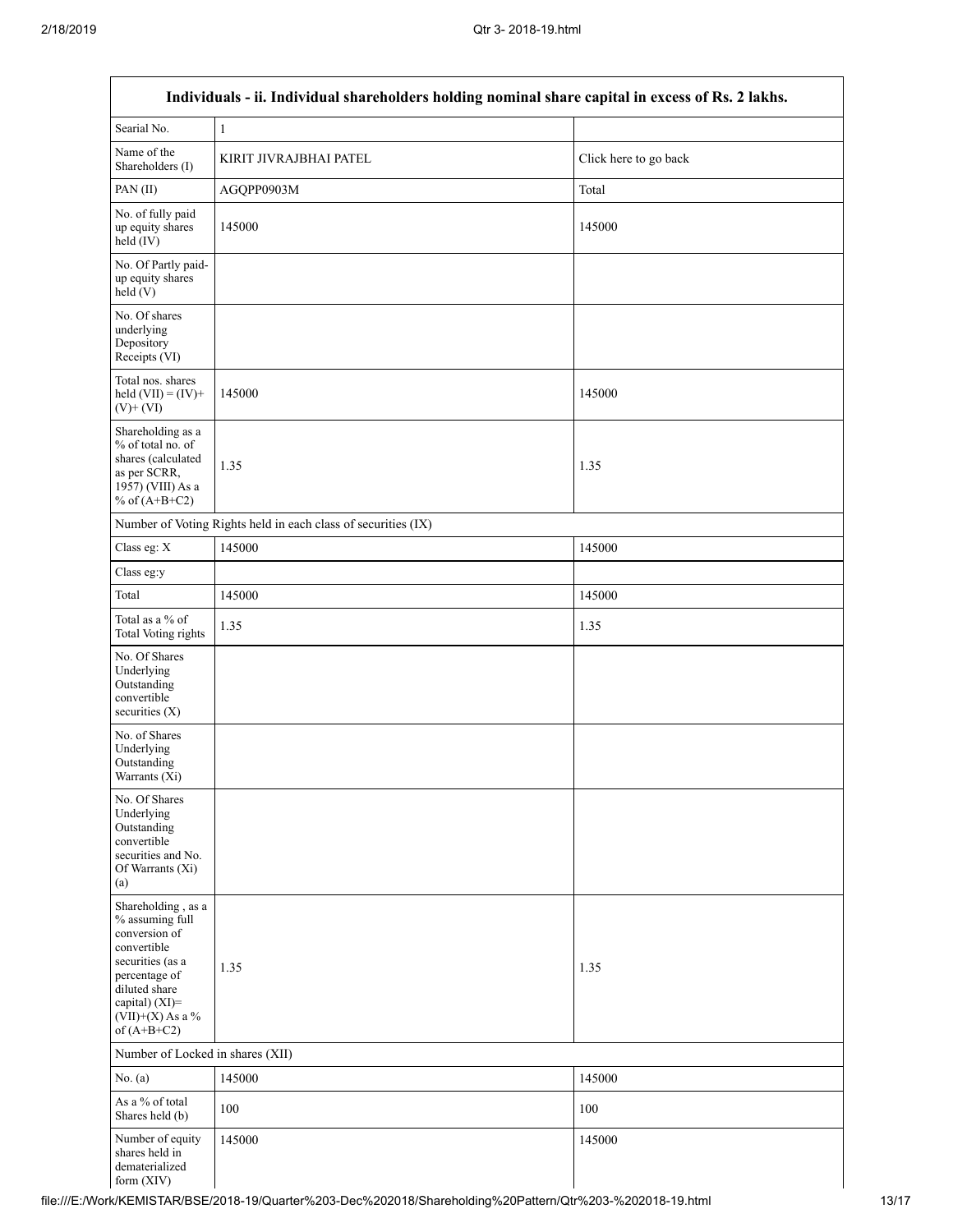| Reason for not providing PAN    |  |  |  |
|---------------------------------|--|--|--|
| Reason for not<br>providing PAN |  |  |  |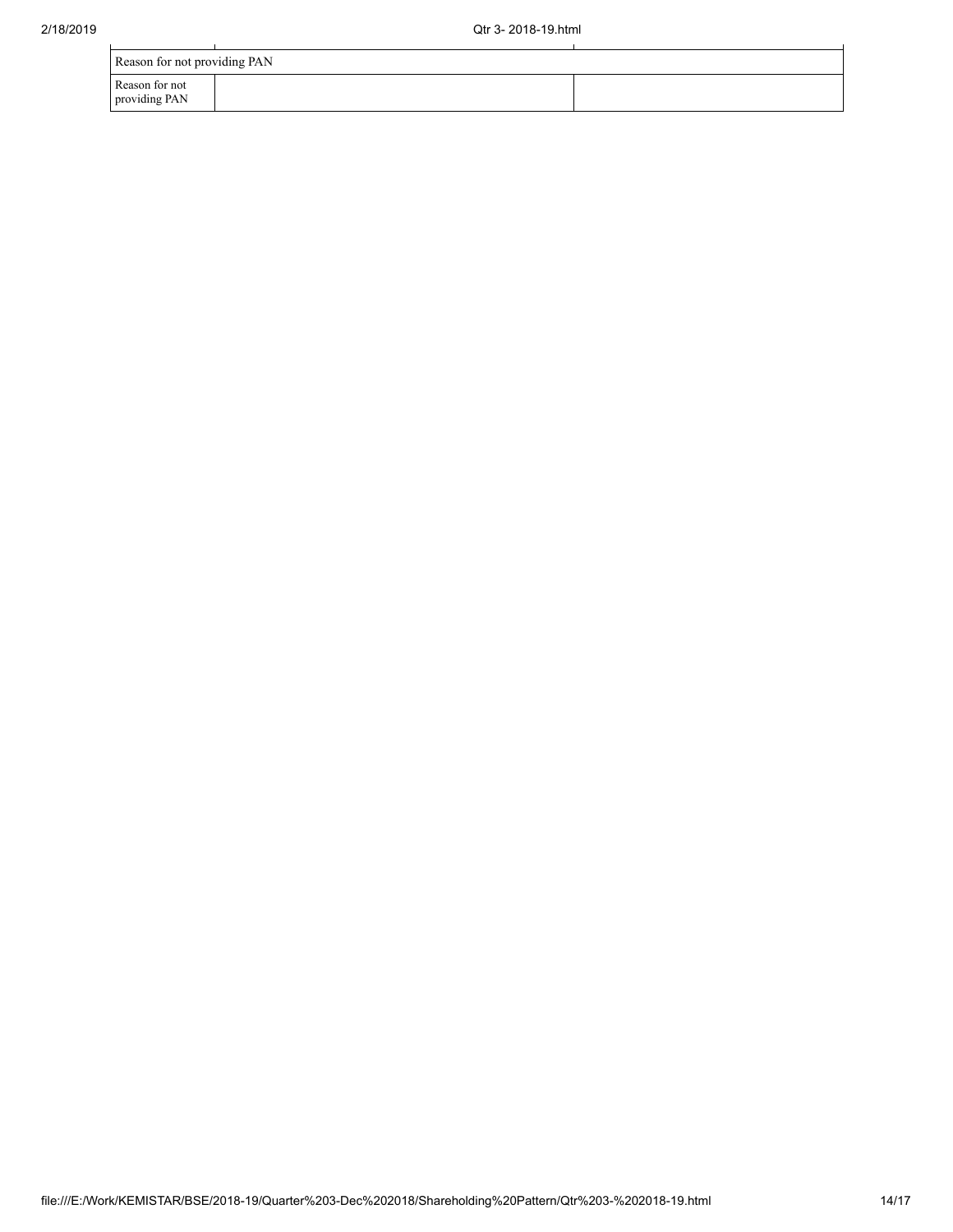| Any Other (specify)                                                                                                                                                                  |                                                               |                         |                       |  |
|--------------------------------------------------------------------------------------------------------------------------------------------------------------------------------------|---------------------------------------------------------------|-------------------------|-----------------------|--|
| Searial No.                                                                                                                                                                          | $\mathbf{1}$                                                  | $\overline{2}$          |                       |  |
| Category                                                                                                                                                                             | <b>HUF</b>                                                    | <b>Bodies Corporate</b> |                       |  |
| Category / More<br>than 1 percentage                                                                                                                                                 | Category                                                      | Category                |                       |  |
| Name of the<br>Shareholders (I)                                                                                                                                                      |                                                               |                         | Click here to go back |  |
| PAN(II)                                                                                                                                                                              |                                                               |                         | Total                 |  |
| No. of the<br>Shareholders (I)                                                                                                                                                       | $\mathbf{1}$                                                  | 19                      | 20                    |  |
| No. of fully paid<br>up equity shares<br>held $(V)$                                                                                                                                  | 85000                                                         | 2813                    | 87813                 |  |
| No. Of Partly paid-<br>up equity shares<br>held (V)                                                                                                                                  |                                                               |                         |                       |  |
| No. Of shares<br>underlying<br>Depository<br>Receipts (VI)                                                                                                                           |                                                               |                         |                       |  |
| Total nos. shares<br>held $(VII) = (IV) +$<br>$(V)$ + $(VI)$                                                                                                                         | 85000                                                         | 2813                    | 87813                 |  |
| Shareholding as a<br>% of total no. of<br>shares (calculated<br>as per SCRR,<br>1957) (VIII) As a<br>% of $(A+B+C2)$                                                                 | 0.79                                                          | 0.03                    | 0.82                  |  |
|                                                                                                                                                                                      | Number of Voting Rights held in each class of securities (IX) |                         |                       |  |
| Class eg: X                                                                                                                                                                          | 85000                                                         | 2813                    | 87813                 |  |
| Class eg:y                                                                                                                                                                           |                                                               |                         |                       |  |
| Total                                                                                                                                                                                | 85000                                                         | 2813                    | 87813                 |  |
| Total as a % of<br><b>Total Voting rights</b>                                                                                                                                        | 0.79                                                          | 0.03                    | 0.82                  |  |
| No. Of Shares<br>Underlying<br>Outstanding<br>convertible<br>securities $(X)$                                                                                                        |                                                               |                         |                       |  |
| No. of Shares<br>Underlying<br>Outstanding<br>Warrants (Xi)                                                                                                                          |                                                               |                         |                       |  |
| No. Of Shares<br>Underlying<br>Outstanding<br>convertible<br>securities and No.<br>Of Warrants (Xi)<br>(a)                                                                           |                                                               |                         |                       |  |
| Shareholding, as a<br>% assuming full<br>conversion of<br>convertible<br>securities (as a<br>percentage of<br>diluted share<br>capital) (XI)=<br>$(VII)+(X)$ As a %<br>of $(A+B+C2)$ | 0.79                                                          | 0.03                    | 0.82                  |  |
| Number of Locked in shares (XII)                                                                                                                                                     |                                                               |                         |                       |  |
| No. $(a)$                                                                                                                                                                            | 85000                                                         | $\boldsymbol{0}$        | 85000                 |  |

file:///E:/Work/KEMISTAR/BSE/2018-19/Quarter%203-Dec%202018/Shareholding%20Pattern/Qtr%203-%202018-19.html 15/17